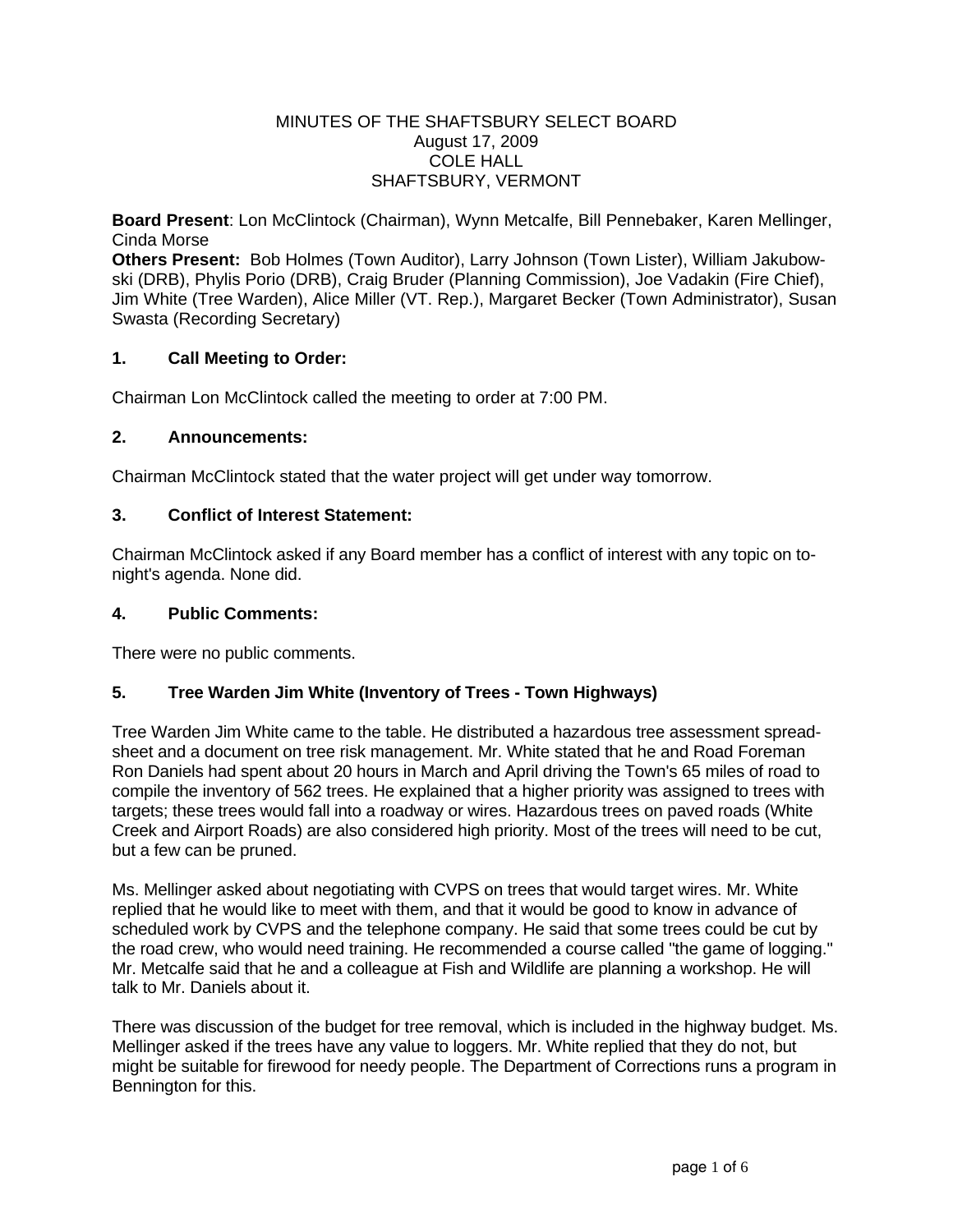Mr. White said that highest priority would be trees on White Creek Road, then Airport Road, The three most hazardous trees are also a priority. Mr. Jakubowski asked about involving students from the forestry program. Chairman McClintock said this had been mentioned in the past, but nothing came of it. It could be revisited. There was a brief discussion of cleanup of fallen trees. Mr. White said that if the Town takes down a tree that goes onto a resident's property there will probably need to be more attention to cleanup than in the case of a fallen tree.

# **6. Fire Department Request for Equipment Purchases:**

Fire Chief Joe Vadakin came to the table. Chief Vadakin noted that Board members had been sent a letter on the requested purchases. He handed out last year's equipment purchase list and stated that the current list is pared down from last year's. Chief Vadakin went over the anticipated purchases, which include extrication gear for \$7,000, a gas meter for \$600-\$700, foam for \$1,000, air chisels for \$800, communications equipment for \$8,539.40, and a computer and scanner for \$1,200 or less. Helmets, at a cost of \$500, were removed from the list. The total will be \$18,000- \$19,000. Chief Vadakin said he will wait and evaluate purchase of hose. Board members went over Fire Department budget figures. All supported the purchases. Chief Vadakin will get quotes on the items before purchase.

# **7. Approval of Curb Cuts:**

Planning Commission chairman Craig Bruder, Development Review Board (DRB) chairwoman Phylis Porio, and DRB member William Jakubowski came to the table for discussion. Chairman McClintock said that he had talked with Zoning Administrator Tony Zazzaro, who said that he is comfortable signing off on standard curb cuts, with input from Road Foreman Daniels. Curb cuts would be considered by the DRB as part of permit approval. Mr. Zazzaro suggested that nonstandard curb cuts be checked for compliance by Mr. Daniels after permit approval. Mr. Daniels, rather than Mr. Zazzaro, would sign off on nonstandard curb cuts.

Mr. Jakubowski stated that the Select Board had decided it did not have the time or background to approve curb cuts, and assigned them to the DRB. The DRB looked over the policy, solicited comments, and concluded that curb cuts can involve lots of technicalities with water runoff. Because of these complications they cannot be considered "standard," so Mr. Daniels should approve all curb cuts and sign off on all completed work. Mr. Jakubowski said that the new ordinance addresses issues like runoff, steepness of driveways, culverts, and the Town's liability.

Chairman McClintock asked if, under the proposed ordinance, Mr. Zazzaro could sign off on a curb cut if the permit meets all requirements. Mr. Jakubowski replied that he could not, that the DRB must approve a curb cut as part of a site plan. Mr. Zazzaro would help applicants fill out the curb cut form, then pass it along to Mr. Daniels for comment. It would then go to the DRB as part of the site plan. Ms. Morse asked if the ordinance covers maintenance by the homeowner as well as installation. Mr. Jakubowski and Mr. Bruder replied that it does.

Ms. Mellinger noted that Town ordinance requires that a driveway on a paved road have a paved apron, and that many new homes have driveways that don't comply. Ms. Porio said that currently there is no follow up on this. Chairman McClintock said this may be a zoning violation. He thinks it makes sense to have a reference to the curb cut ordinance in the zoning bylaw. It was agreed that the Select Board and Planning Commission will look at the ordinance and take it up at the next meeting. Mr. Jakubowski noted that this new duty is beyond Mr. Daniels' job as Road Foreman, and he should receive fees for it.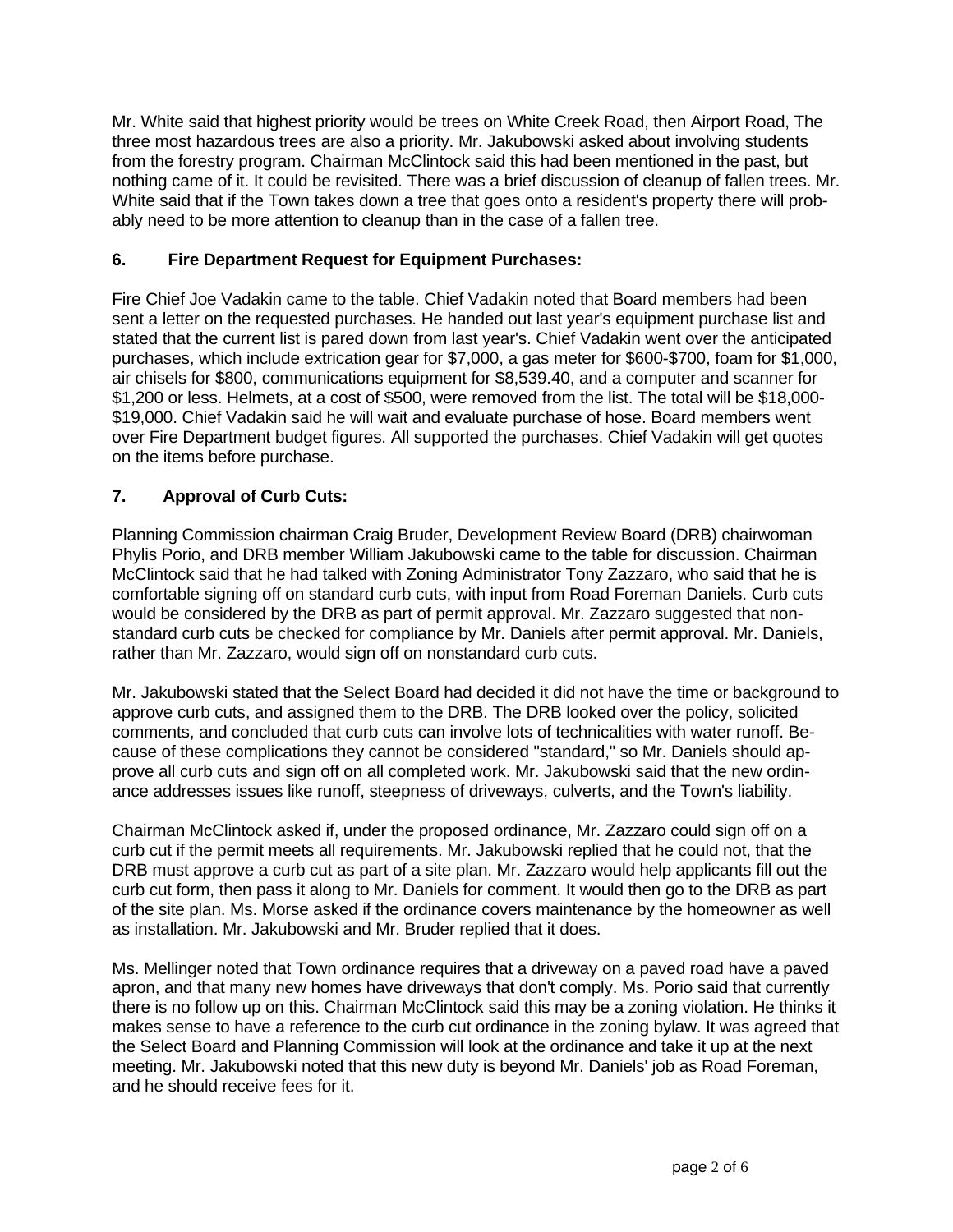# **8. Judicial Bureau Appointments:**

Chairman McClintock stated that towns are required to look at ordinances, decide whether they are civil or criminal, and determine that they are in compliance with state statute. The Board needs to designate a judicial officer. Chairman McClintock said that he is willing to go through the ordinances and decide if they are civil or criminal and propose fines. Board members agreed.

Ms. Becker said that she should probably be the custodial official, and that there will also need to be issuing officials who enforce ordinances. Issuing officials could include the animal control officer, constables, fire warden, health officer, and zoning administrator. Ms. Morse asked if enforcement training will be required. Ms. Becker asked if the burn ordinance should be enforced by constables or by the fire warden. There was a brief discussion.

**Ms. Mellinger made motion to authorize Town Administrator Margaret Becker to act as the Town judicial custodial official, and to authorize Animal Control Officer Tracy Mulligan, Zoning Administrator Tony Zazzaro, and Health Officer Barth Vander Els as judicial issuing officials. Ms. Morse seconded.** 

**Ms. Morse amended the motion to stipulate that issuing officials receive training in enforcement. Mr. Metcalfe seconded.**

## **Motion as amended carried 5-0-0.**

It was agreed to take up the matter of whether a constable or the fire warden should be named issuing official for the burn ordinance at the August 31 meeting.

**Ms. Metcalfe made motion to authorize the Vermont State Police, the Vermont Department of Fish and Wildlife, and the Bennington Sheriff's office to enforce Town ordinances. Ms. Morse seconded. Motion carried 5-0-0.** 

#### **9. Requests to Cater - Bennington College President's House:**

Chairman McClintock stated that Bennington College has requested that the catering license cover all fall, from August 24 to December 18, 2009, between the hours of 5:00 and 9:00 PM.

#### **Ms. Mellinger made motion to grant the Bennington College President's House catering license as described.**

Ms. Becker will confirm that the date is 2009, not 2008, as stated on the form.

#### **Motion to approve catering license carried 5-0-0.**

#### **10. Scenic Byways Committee Appointment:**

Chairman McClintock stated that the Bennington County Regional Commission (BCRC) wants to apply for a Rte. 7A scenic byway grant. They would like a letter of support from the Board.

#### **Ms. Morse made motion to provide a Board letter of support to BCRC for the scenic byway grant application. Ms. Mellinger seconded. Motion carried 5-0-0.**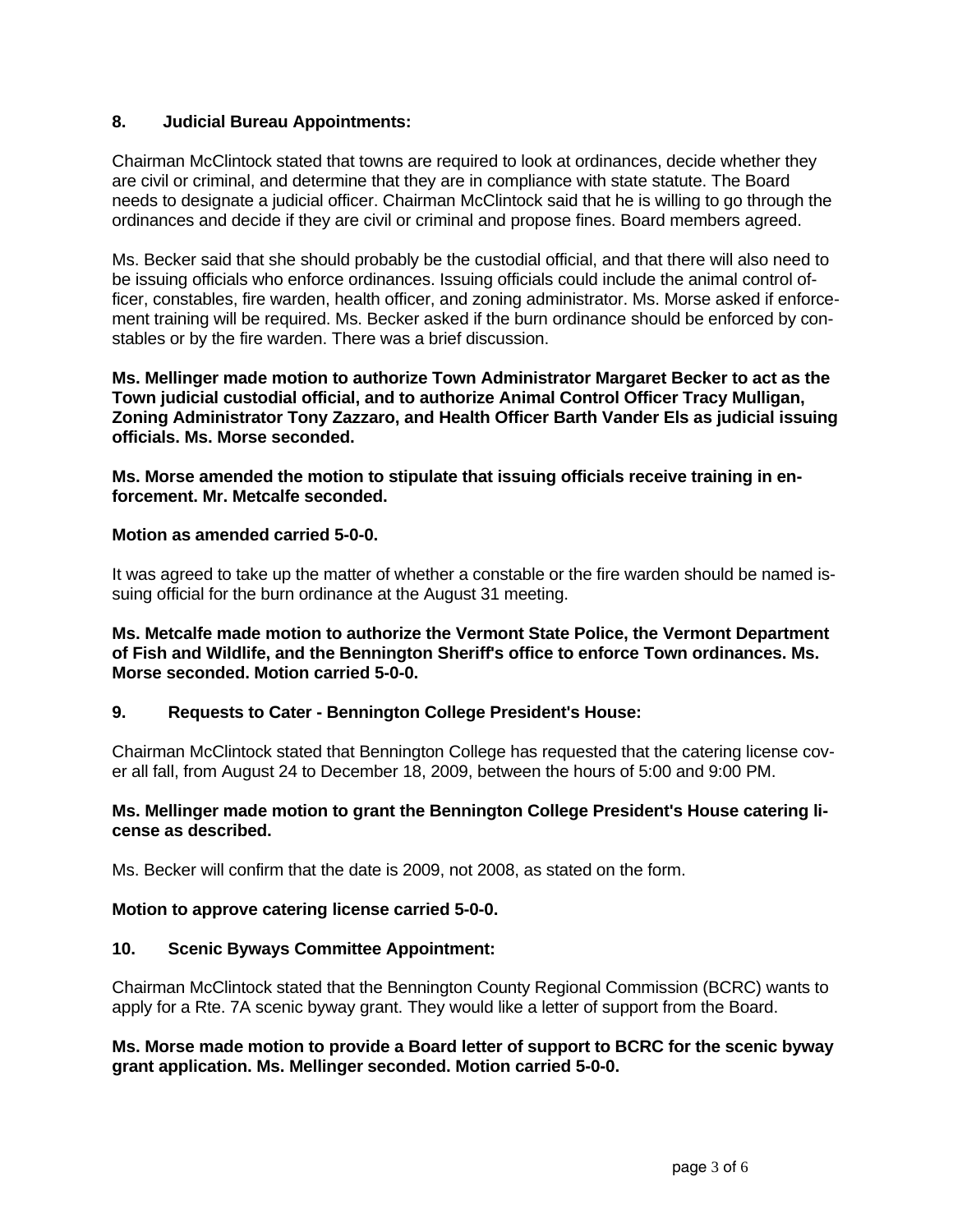**Ms. Mellinger made motion to appoint Cinda Morse to the BCRC scenic byway steering committee. Mr. Pennebaker seconded. Motion carried 5-0-0.** 

# **11. Bid Openings: a. Tree Work -- Myers Road**

Ms. Becker opened four bids: Quality Tree Care for \$12,640; Greater Heights for \$3,400; Edward Legacy Logging for \$5,040; and Organic Tree Care for \$9,500. She noted that the Organic Tree Care and Quality Tree Care bids are complete, while the other two lack references and insurance certificates. Ms. Becker said it may be possible to contact these two and ask for the missing pieces. Ms. Mellinger said she would like to do that.

# **Ms. Mellinger made motion to authorize Lon McClintock, Ron Daniels, and Margaret Becker to evaluate bids and award the tree cutting bid. Mr. Pennebaker seconded.**

Bob Holmes asked if the companies who supplied complete bids should not have precedence over the two who did not. Chairman McClintock replied that he will check with Town Attorney Rob Woolmington if it is unclear. If it turns out to be an issue he will bring it back to the full Board.

# **Motion to authorize evaluation and award of bid carried 5-0-0.**

Ms. Becker noted that road closure notices have gone out to Myers Road residents.

# **b. Culvert Installation -- Airport Road**

Ms. Becker opened three bids: Petricca for \$34,685; Burgess Bros, for \$32,350; and Weaver Landscaping for \$22,000. The bids will be gone over and the contract will be awarded at the August 31 meeting.

# **12. Community Appropriations Form:**

Town Auditor Bob Holmes came to the table. Chairman McClintock handed out a revised appropriations form to Board members, saying he had just finished it at 4:00 PM today. Mr. Holmes stated that he thinks they should not open a can of worms by mentioning the petition process, so he took that out of the cover letter. Mr. Holmes said that the Select Board chooses what organizations go on the ballot. He revised the first paragraph of the letter to specify that organizations send their reports to him, and that the reports be Shaftsbury-specific.

Mr. Holmes said he would like to approve the letter and form tonight so that they can get it out. Ms. Morse stated that she really wants to take some time and make sure they have a standard application and process. She noted that organizations need to know that they have to submit a petition to guarantee the amount of funding they request be on the ballot, because the Select Board could reduce it. Organizations asking to be funded for the first time also need to do a petition to demonstrate community support.

Mr. Holmes replied that his letter only goes out to current organizations, and that new ones would deal with the Town Administrator or Select Board. He suggested putting information on petitioning to guarantee the full amount back in the letter. Ms. Morse suggested also being more specific in the kind of information required in the report.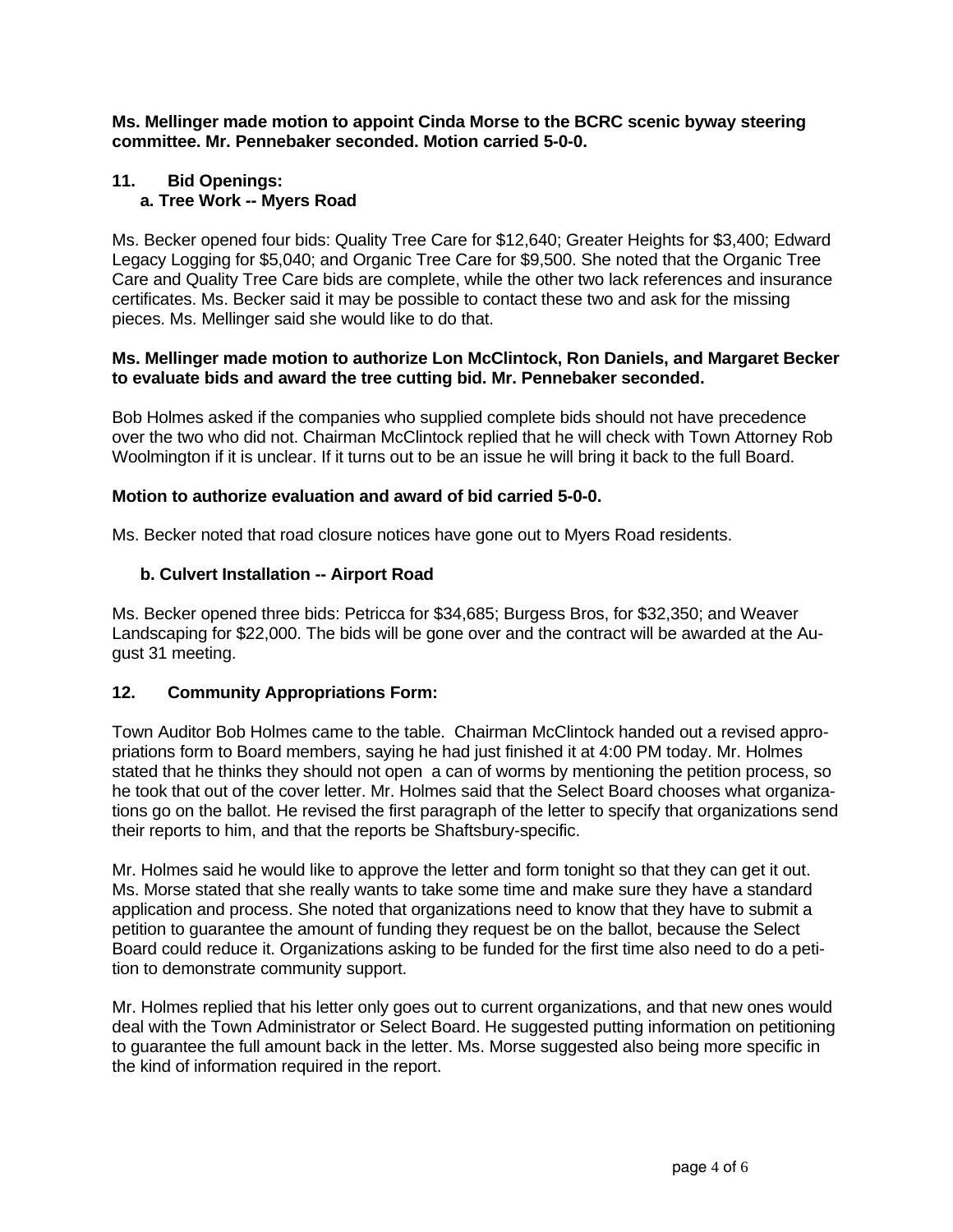It was agreed that Ms. Morse will draft a letter geared for new appropriations requests. Ms. Morse and Mr. Holmes will exchange emails to come up with final versions of the two cover letters.

# **13. Status Report -- Construction Projects:**

Ms. Mellinger reported that the sidewalk project is coming along, and that the water project started today. It is expected to take five weeks.

#### **14. Status of Facilities Improvements Assessments:**

Chairman McClintock reported that Keefe and Wesner have a draft of the facilities improvements assessment ready. It will be presented at one of the next two meetings.

#### **15. Minutes:**

## August 3, 2009 minutes

## **Ms. Morse made motion to approve August 3 minutes. Mr. Pennebaker seconded.**

The following corrections to the August 3 minutes were requested:

*On page 1, under item 4 (Public Comments),* "Wynn Metcalfe" *is changed to* "Cinda Morse."

*On page 2, under item 7 (ESPC Design Services...), fourth paragraph, a last sentence is added:*

The Economic Development Committee will be engaged in that process.

*On page 2, under item 8 (Myers Road Project Status), the next-to-last sentence is changed to:*

Swales will be visually improved.

*On page 2, under item 9 (Curb Cuts - General Discussion), a last sentence is added:*

Representatives of the DRB and Planning Commission and Zoning Administrator Tony Zazzaro will be invited.

## **Motion to approve August 3 minutes as amended carried 3-0-2. (Mr. Metcalfe and Ms. Morse abstained because they had not attended the meeting.)**

**16. Warrants:**

The following warrants were presented for approval:

Retirement Warrant #4R: \$219.95

## **Ms. Morse made motion to pay Retirement Warrant #1R. Ms. Mellinger seconded. Motion carried 5-0-0.**

Check Warrant #W5: \$121,061.67 (reappraisal, Calcium, stone, ESPC, TAM management fee, landfill closure, sidewalks, health insurance, water service)